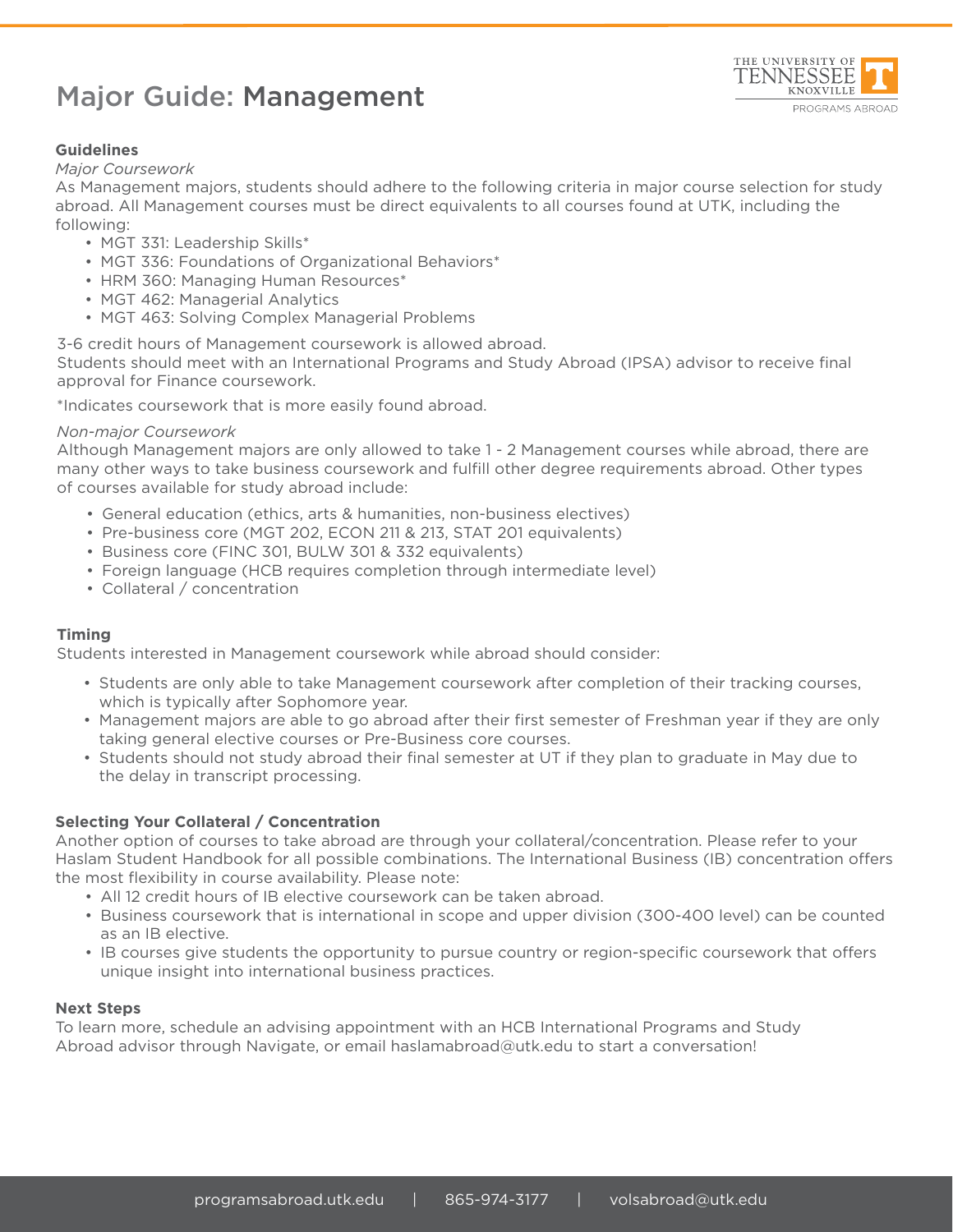# Major Guide: Management



*Please note, this is not an exhaustive list. Other programs available through our website may also be viable options.* 

## Semester Programs



# ISA Bilbao: Computer Science, Engineering, Business & Spanish Language

Program Type: UT Affiliate Program Location: Bilbao, Spain

*Quick Look: Explore the beautiful mountains of northern Spain, as you learn about the rich culture & traditions of the Basque people. Students will study at the Universidad de Deusto, adjacent to the famous Guggenheim museum, which offers business courses in both English and Spanish.*



## UT in Florence

Program Type: UT Direct Program Location: Florence, Italy

*Quick Look: Founded in 1973 in Florence, Instituto Lorenzo de' Medici (LdM) is among Italy's most comprehensive and well-established international institutions in higher education.*



## Macquarie University

Program Type: UT Exchange Program Location: Sydney, Australia

*Quick Look: Located 10 miles from Sydney's dynamic downtown center & harbor, Macquarie University is central to diverse businesses and culture. Macquarie is renowned for its interdisciplinary teaching, highly skilled graduates, and world-class facilities.*



### University College Dublin

Program Type: UT Direct Program Location: Dublin, Ireland

*Quick Look: UCD is Ireland's largest & most international university, with nearly 1 in every 5 of its 33,000 students from outside Ireland. Dublin is home to over 1,000 leading multinational companies such as Apple, Google and Microsoft.*